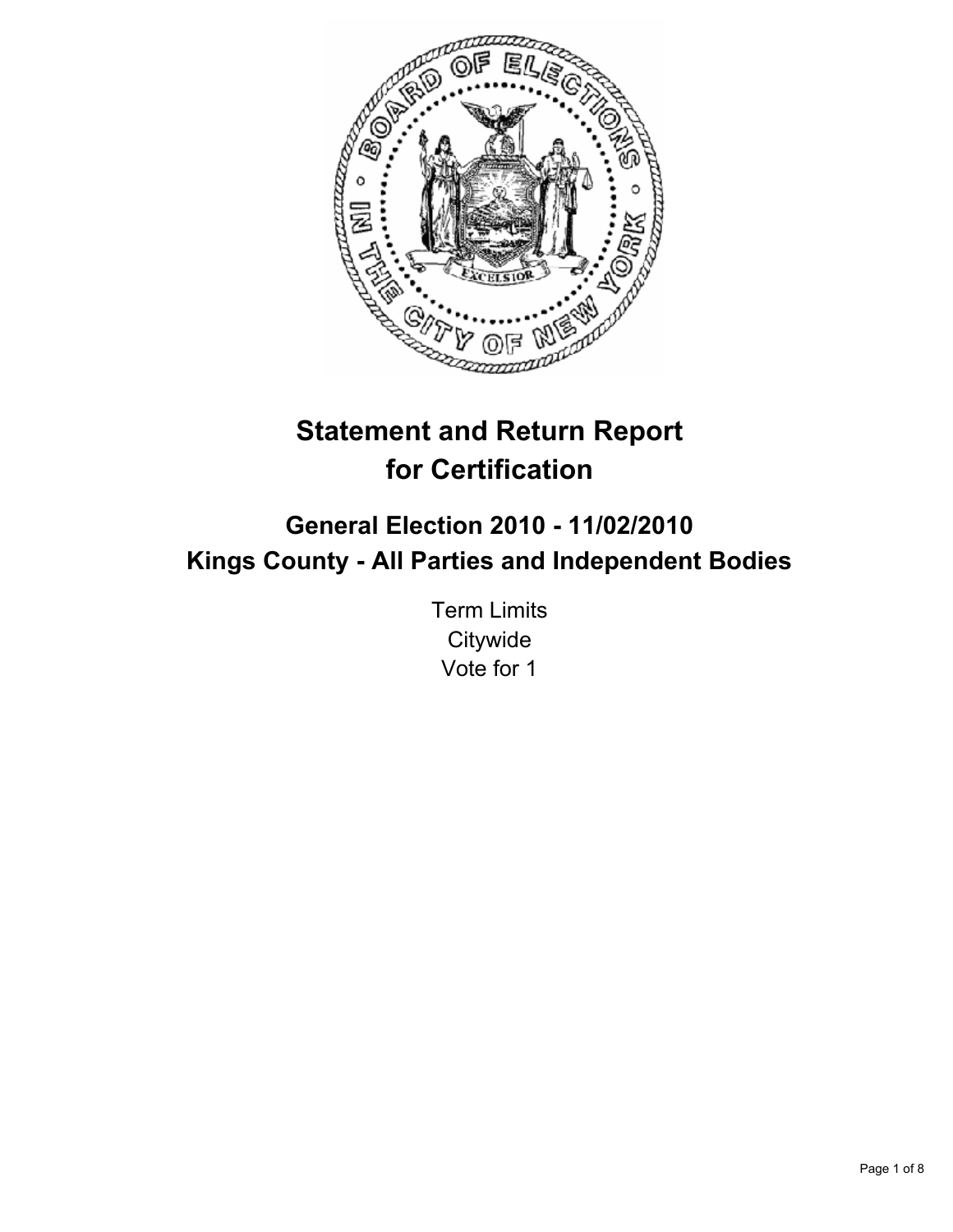

| PUBLIC COUNTER       | 19,776 |
|----------------------|--------|
| <b>EMERGENCY</b>     | 79     |
| ABSENTEE/MILITARY    | 240    |
| <b>AFFIDAVIT</b>     | 534    |
| <b>Total Ballots</b> | 20,659 |
| <b>YES</b>           | 10,134 |
| <b>NO</b>            | 2,726  |
| <b>Total Votes</b>   | 12,860 |
| Unrecorded           | 7,799  |

## **Assembly District 41**

| <b>PUBLIC COUNTER</b> | 22,546 |
|-----------------------|--------|
| <b>EMERGENCY</b>      | 0      |
| ABSENTEE/MILITARY     | 424    |
| <b>AFFIDAVIT</b>      | 312    |
| <b>Total Ballots</b>  | 23,371 |
| <b>YES</b>            | 12,124 |
| <b>NO</b>             | 3,338  |
| <b>Total Votes</b>    | 15,462 |
| Unrecorded            | 7.909  |

#### **Assembly District 42**

| <b>PUBLIC COUNTER</b> | 18,342 |
|-----------------------|--------|
| <b>EMERGENCY</b>      | 36     |
| ABSENTEE/MILITARY     | 256    |
| <b>AFFIDAVIT</b>      | 428    |
| <b>Total Ballots</b>  | 19,166 |
| <b>YES</b>            | 9,363  |
| <b>NO</b>             | 2,872  |
| <b>Total Votes</b>    | 12,235 |
| Unrecorded            | 6,931  |

| PUBLIC COUNTER       | 20,734 |
|----------------------|--------|
| <b>EMERGENCY</b>     | 3      |
| ABSENTEE/MILITARY    | 363    |
| AFFIDAVIT            | 472    |
| <b>Total Ballots</b> | 21,648 |
| <b>YES</b>           | 11,324 |
| <b>NO</b>            | 3,267  |
| <b>Total Votes</b>   | 14,591 |
| Unrecorded           | 7,057  |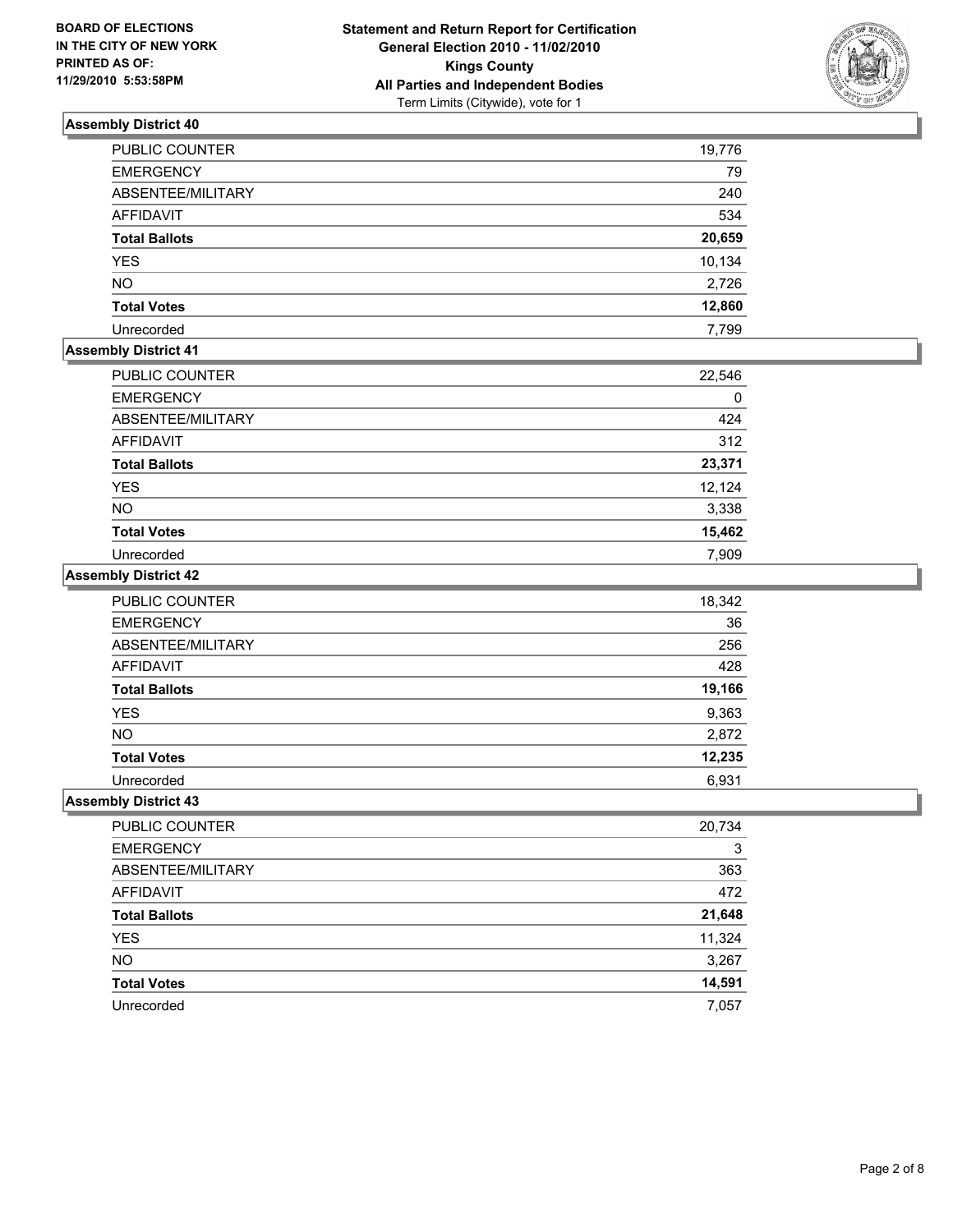

| <b>PUBLIC COUNTER</b> | 23,054 |
|-----------------------|--------|
| <b>EMERGENCY</b>      | 0      |
| ABSENTEE/MILITARY     | 474    |
| <b>AFFIDAVIT</b>      | 557    |
| <b>Total Ballots</b>  | 24,263 |
| <b>YES</b>            | 12,502 |
| <b>NO</b>             | 5,798  |
| <b>Total Votes</b>    | 18,300 |
| Unrecorded            | 5,963  |

## **Assembly District 45**

| PUBLIC COUNTER       | 16,618 |
|----------------------|--------|
| <b>EMERGENCY</b>     | 3      |
| ABSENTEE/MILITARY    | 475    |
| <b>AFFIDAVIT</b>     | 218    |
| <b>Total Ballots</b> | 17,406 |
| <b>YES</b>           | 7,933  |
| <b>NO</b>            | 2,296  |
| <b>Total Votes</b>   | 10,229 |
| Unrecorded           | 7.177  |

#### **Assembly District 46**

| <b>PUBLIC COUNTER</b> | 18,630 |
|-----------------------|--------|
| <b>EMERGENCY</b>      | 9      |
| ABSENTEE/MILITARY     | 574    |
| <b>AFFIDAVIT</b>      | 321    |
| <b>Total Ballots</b>  | 19,609 |
| <b>YES</b>            | 9,691  |
| <b>NO</b>             | 2,653  |
| <b>Total Votes</b>    | 12,344 |
| Unrecorded            | 7,265  |

| PUBLIC COUNTER       | 13,873 |
|----------------------|--------|
| <b>EMERGENCY</b>     | 0      |
| ABSENTEE/MILITARY    | 369    |
| AFFIDAVIT            | 205    |
| <b>Total Ballots</b> | 14,508 |
| <b>YES</b>           | 6,053  |
| <b>NO</b>            | 1,412  |
| <b>Total Votes</b>   | 7,465  |
| Unrecorded           | 7,043  |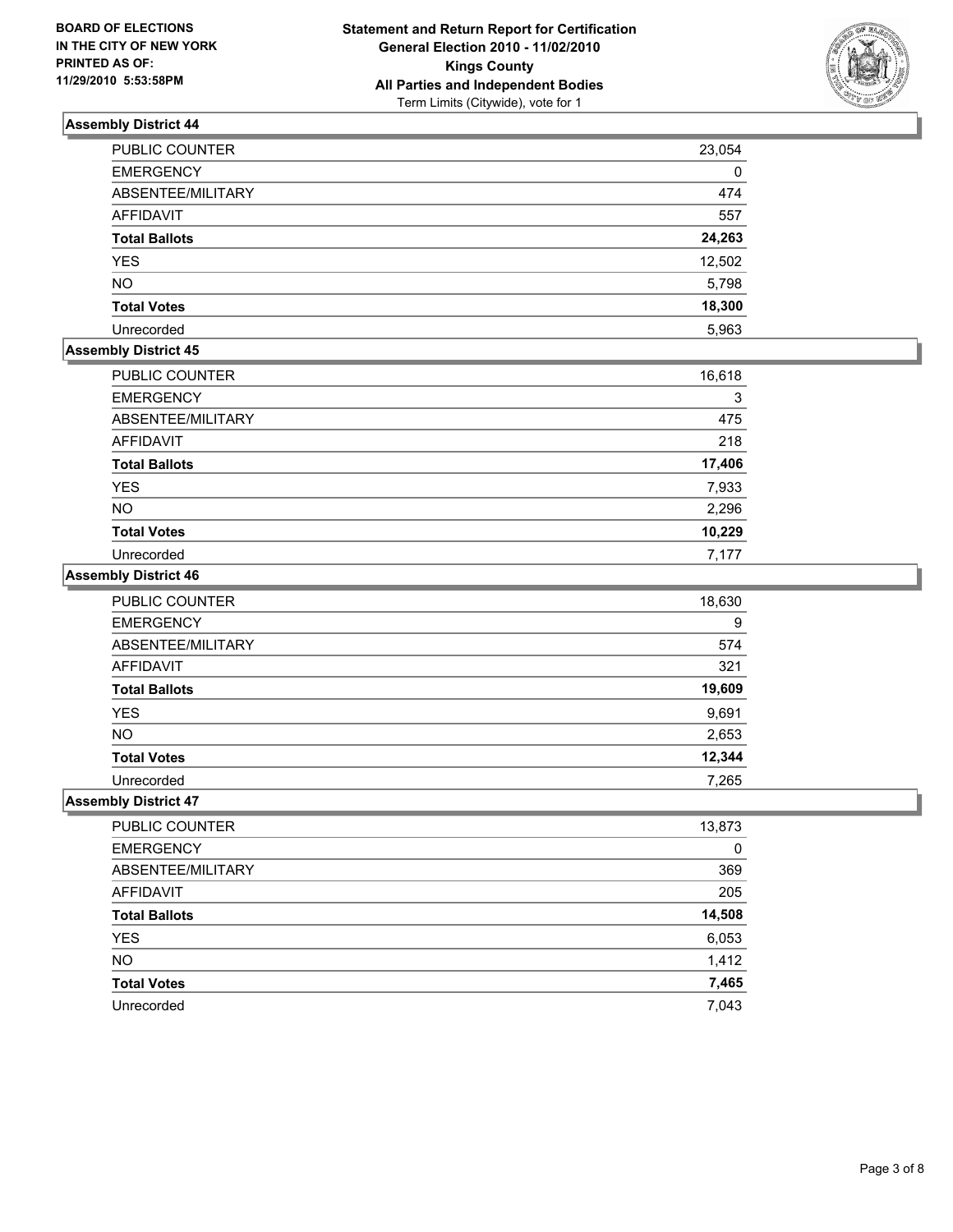

| PUBLIC COUNTER       | 16,109 |
|----------------------|--------|
| <b>EMERGENCY</b>     | 0      |
| ABSENTEE/MILITARY    | 273    |
| <b>AFFIDAVIT</b>     | 172    |
| <b>Total Ballots</b> | 16,735 |
| <b>YES</b>           | 6,676  |
| <b>NO</b>            | 2,049  |
| <b>Total Votes</b>   | 8,725  |
| Unrecorded           | 8.010  |

## **Assembly District 49**

| PUBLIC COUNTER       | 12,779 |
|----------------------|--------|
| <b>EMERGENCY</b>     | 0      |
| ABSENTEE/MILITARY    | 318    |
| <b>AFFIDAVIT</b>     | 159    |
| <b>Total Ballots</b> | 13,316 |
| <b>YES</b>           | 6,643  |
| <b>NO</b>            | 1,512  |
| <b>Total Votes</b>   | 8,155  |
| Unrecorded           | 5,161  |

#### **Assembly District 50**

| <b>PUBLIC COUNTER</b> | 19,344 |
|-----------------------|--------|
| <b>EMERGENCY</b>      |        |
| ABSENTEE/MILITARY     | 264    |
| AFFIDAVIT             | 644    |
| <b>Total Ballots</b>  | 20,329 |
| <b>YES</b>            | 9,389  |
| <b>NO</b>             | 3,133  |
| <b>Total Votes</b>    | 12,522 |
| Unrecorded            | 7,807  |

| PUBLIC COUNTER       | 11,076 |
|----------------------|--------|
| <b>EMERGENCY</b>     | 0      |
| ABSENTEE/MILITARY    | 170    |
| AFFIDAVIT            | 273    |
| <b>Total Ballots</b> | 11,561 |
| <b>YES</b>           | 5,267  |
| <b>NO</b>            | 1,634  |
| <b>Total Votes</b>   | 6,901  |
| Unrecorded           | 4,660  |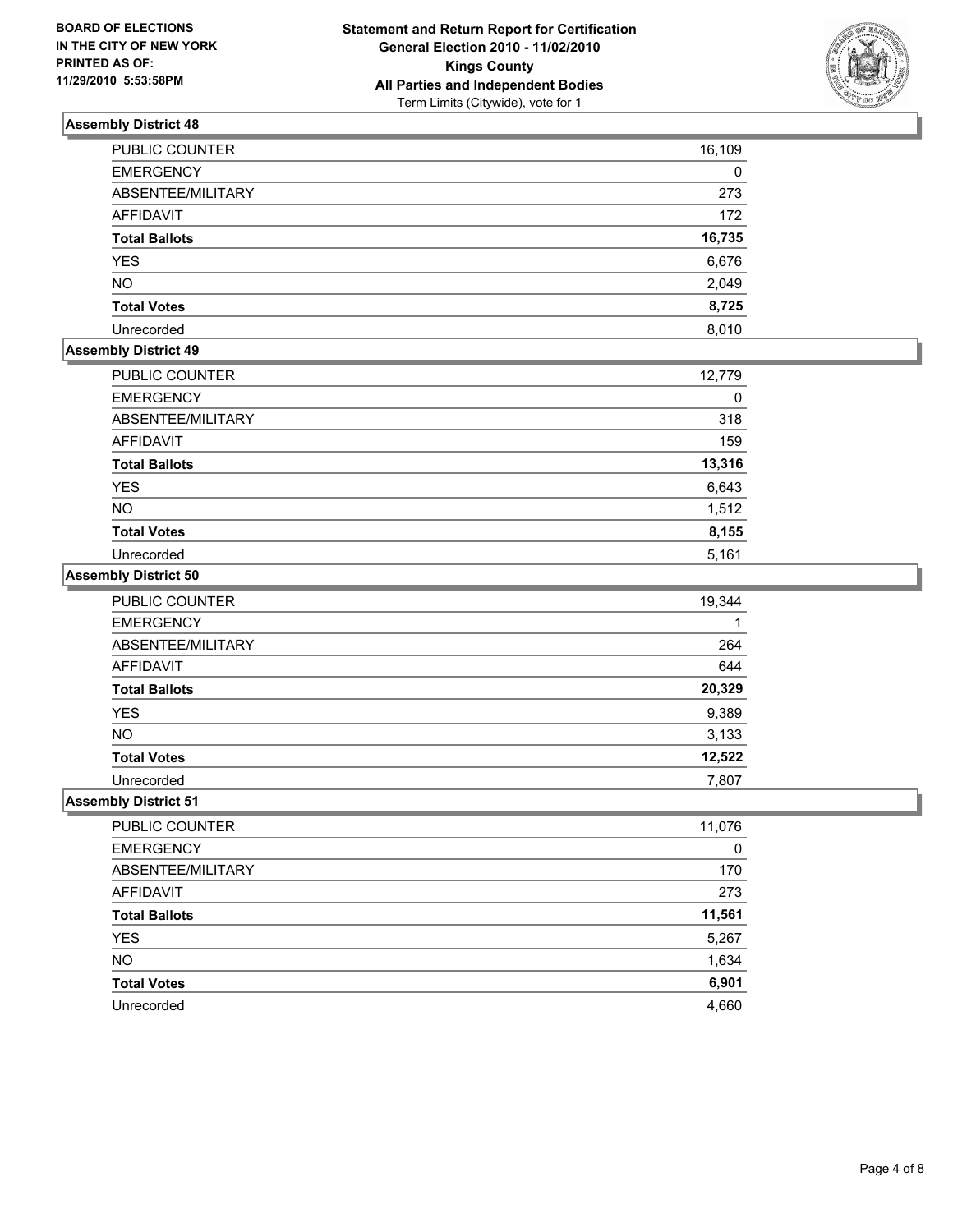

| PUBLIC COUNTER       | 35,319 |
|----------------------|--------|
| <b>EMERGENCY</b>     | 2      |
| ABSENTEE/MILITARY    | 899    |
| <b>AFFIDAVIT</b>     | 992    |
| <b>Total Ballots</b> | 37,619 |
| <b>YES</b>           | 18,944 |
| <b>NO</b>            | 11,267 |
| <b>Total Votes</b>   | 30,211 |
| Unrecorded           | 7,408  |

## **Assembly District 53**

| <b>PUBLIC COUNTER</b> | 16,303 |
|-----------------------|--------|
| <b>EMERGENCY</b>      | 6      |
| ABSENTEE/MILITARY     | 179    |
| <b>AFFIDAVIT</b>      | 592    |
| <b>Total Ballots</b>  | 17,126 |
| <b>YES</b>            | 7,561  |
| <b>NO</b>             | 2,341  |
| <b>Total Votes</b>    | 9,902  |
| Unrecorded            | 7.224  |

#### **Assembly District 54**

| <b>PUBLIC COUNTER</b> | 12,642 |
|-----------------------|--------|
| <b>EMERGENCY</b>      | 32     |
| ABSENTEE/MILITARY     | 90     |
| <b>AFFIDAVIT</b>      | 404    |
| <b>Total Ballots</b>  | 13,178 |
| YES                   | 5,852  |
| <b>NO</b>             | 1,817  |
| <b>Total Votes</b>    | 7,669  |
| Unrecorded            | 5,509  |

| PUBLIC COUNTER       | 17,166 |
|----------------------|--------|
| <b>EMERGENCY</b>     | 83     |
| ABSENTEE/MILITARY    | 188    |
| AFFIDAVIT            | 409    |
| <b>Total Ballots</b> | 17,859 |
| <b>YES</b>           | 8,866  |
| <b>NO</b>            | 2,610  |
| <b>Total Votes</b>   | 11,476 |
| Unrecorded           | 6,383  |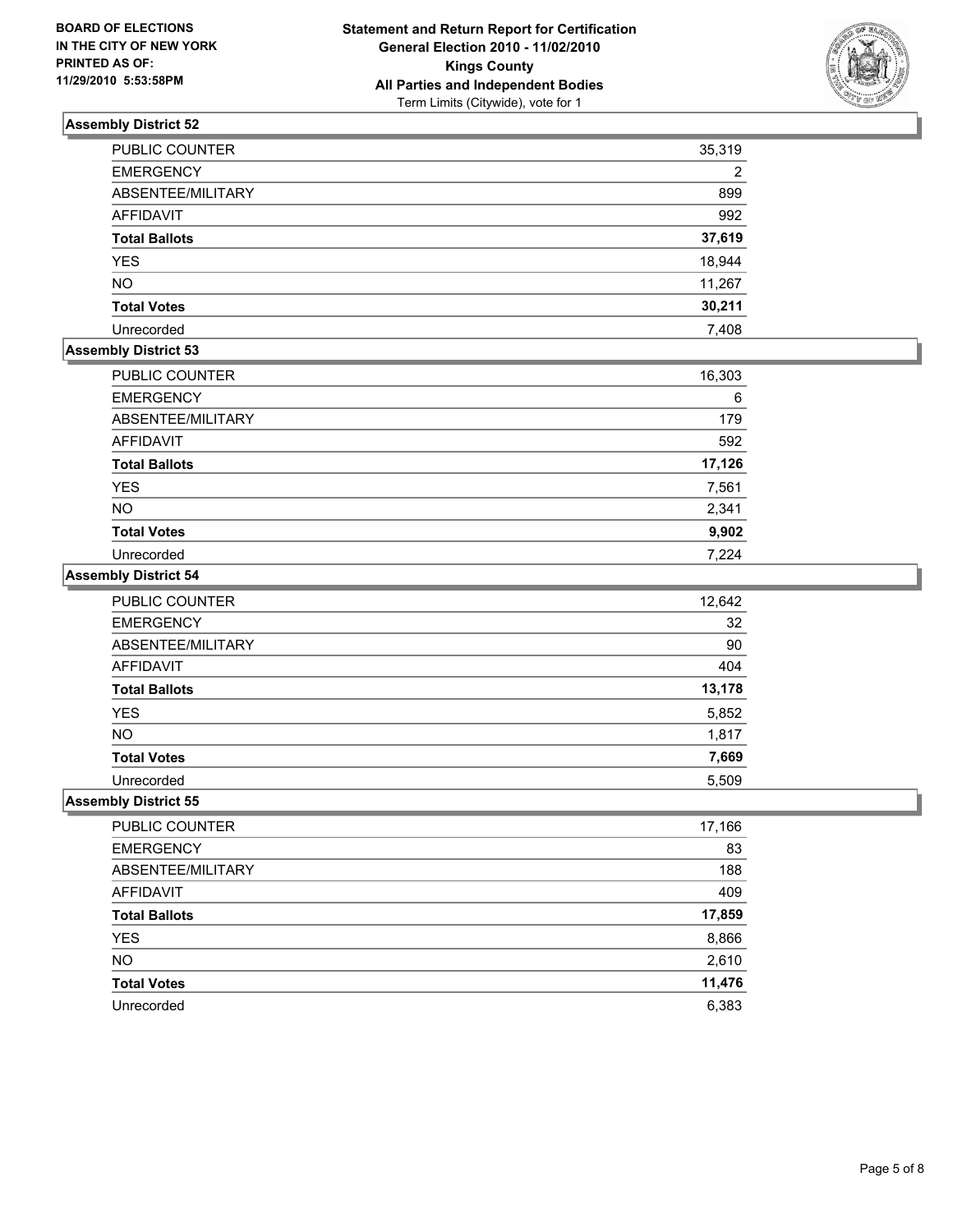

| PUBLIC COUNTER       | 19,936 |
|----------------------|--------|
| <b>EMERGENCY</b>     | 0      |
| ABSENTEE/MILITARY    | 255    |
| <b>AFFIDAVIT</b>     | 571    |
| <b>Total Ballots</b> | 20,782 |
| <b>YES</b>           | 11,766 |
| <b>NO</b>            | 3,286  |
| <b>Total Votes</b>   | 15,052 |
| Unrecorded           | 5,730  |

## **Assembly District 57**

| PUBLIC COUNTER       | 27,307 |
|----------------------|--------|
| <b>EMERGENCY</b>     | 0      |
| ABSENTEE/MILITARY    | 464    |
| AFFIDAVIT            | 867    |
| <b>Total Ballots</b> | 28,734 |
| <b>YES</b>           | 15,646 |
| <b>NO</b>            | 5,608  |
| <b>Total Votes</b>   | 21,254 |
| Unrecorded           | 7,480  |

#### **Assembly District 58**

| PUBLIC COUNTER       | 20,072 |
|----------------------|--------|
| <b>EMERGENCY</b>     | 6      |
| ABSENTEE/MILITARY    | 410    |
| <b>AFFIDAVIT</b>     | 388    |
| <b>Total Ballots</b> | 20,922 |
| <b>YES</b>           | 11,017 |
| <b>NO</b>            | 2,608  |
| <b>Total Votes</b>   | 13,625 |
| Unrecorded           | 7.297  |

| PUBLIC COUNTER       | 22,800 |
|----------------------|--------|
| <b>EMERGENCY</b>     | 90     |
| ABSENTEE/MILITARY    | 406    |
| <b>AFFIDAVIT</b>     | 330    |
| <b>Total Ballots</b> | 23,675 |
| <b>YES</b>           | 13,992 |
| <b>NO</b>            | 3,225  |
| <b>Total Votes</b>   | 17,217 |
| Unrecorded           | 6,458  |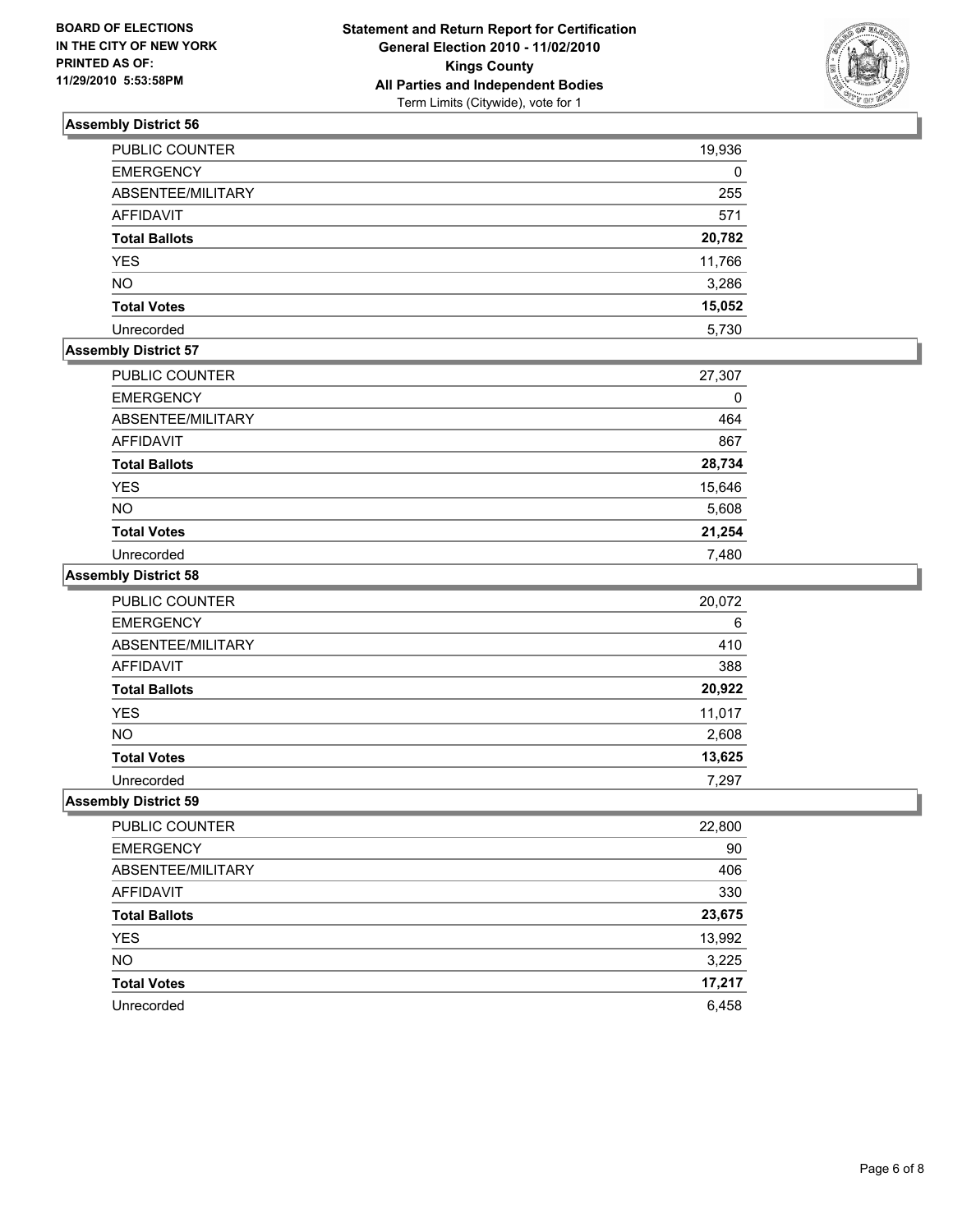

| PUBLIC COUNTER       | 8,866 |
|----------------------|-------|
| <b>EMERGENCY</b>     | 0     |
| ABSENTEE/MILITARY    | 189   |
| AFFIDAVIT            | 140   |
| <b>Total Ballots</b> | 9,239 |
| <b>YES</b>           | 5,627 |
| <b>NO</b>            | 1,556 |
| <b>Total Votes</b>   | 7,183 |
| Unrecorded           | 2.056 |